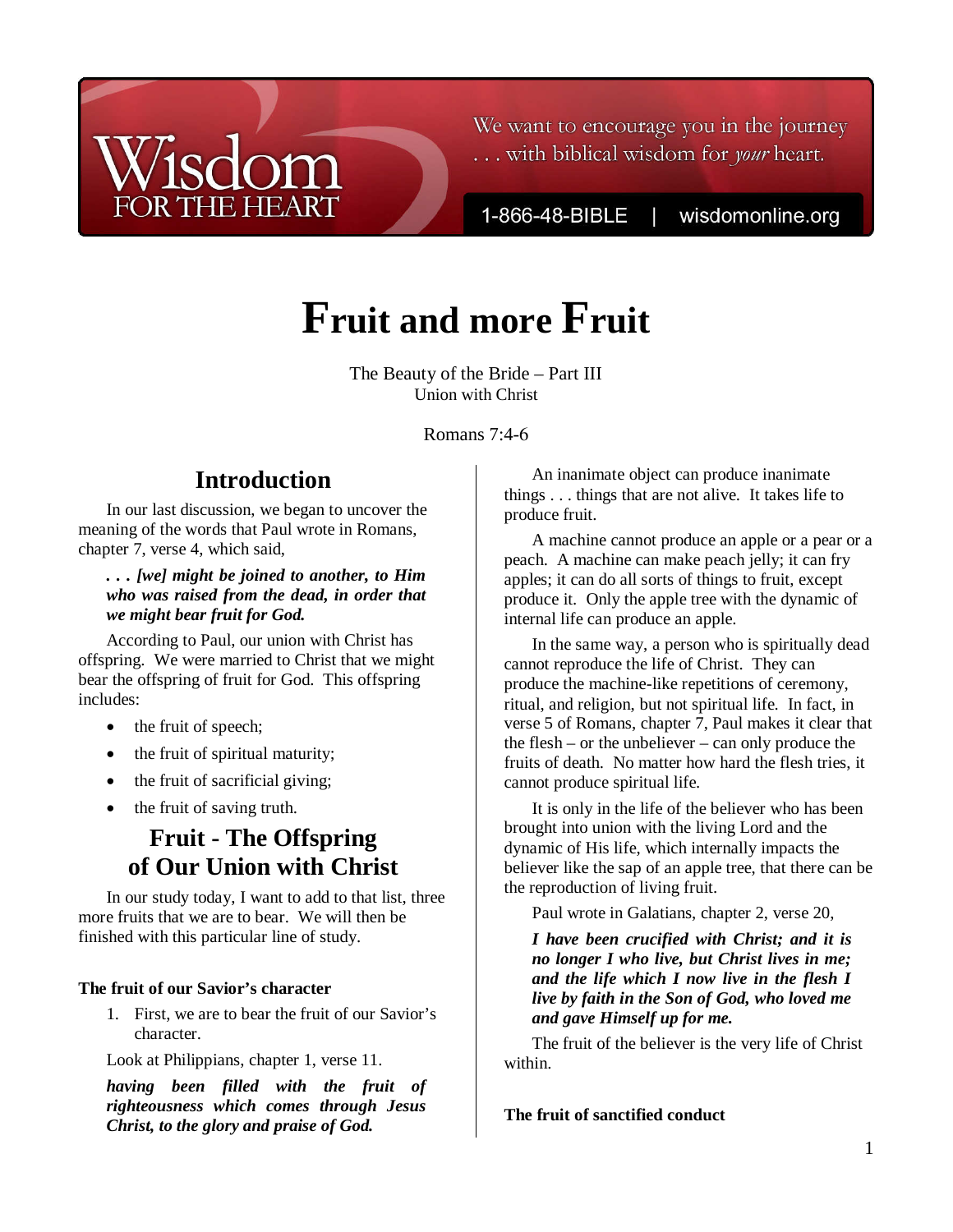2. Because of Christ's life within, we, the believer, bear another fruit, which is the fruit of sanctified conduct.

Look at Ephesians, chapter 5, verses 25 through 27.

*Husbands, love your wives, just as Christ also loved the church and gave Himself up for her, so that He might sanctify her, having cleansed her by the washing of water with the word, that He might present to Himself the church in all her glory, having no spot or wrinkle or any such thing; but that she would be holy and blameless.*

The passion of your Bridegroom is to make you holy and blameless. A process that begins at salvation and continues until the day you are perfected at His appearing, or glorified through death.

Paul wrote in Philippians, chapter 1, verse 6b,

## *. . . He who began a good work in you will perfect it until the day of Christ Jesus.*

That word "perfect" has been misapplied to a believer reaching some state of sinless perfection. The verb, which is "epiteleo" in the Greek, means, "to complete". So, the promise of Philippians, chapter 1, verse 6, is that Christ began the process and will ultimately complete it at His appearance.

The point is, the true believer has the work of Christ continually developing and completely renovating life from the inside out. God the Father happens to have obligated Himself to make you a holy bride for God the Son. This is not a touch up job; this requires a wrecking ball and a bulldozer.

One author "rattled my cage" when he wrote,

*Christianity is not something to keep people quiet. [Christianity] is dynamite to blast us loose from our prejudices, our weaknesses, our besetting sins, our unclean and unchristian habits, our petty selfishness and all the rest of the things that chain our lives to meanness and mediocrity.<sup>i</sup>*

Would it shock the students on your dormitory floor or in your classroom; the guy you played golf with last weekend; the neighbor nearest your back fence; the people in your shop or near your cubicle to discover that you are a married man or woman – and that the name of your faithful spouse is the Lamb of God, Jesus Christ? Is there any fruit of holy conduct that backs up your claim to be married to this One who rose from the dead? We bear within us the

Holy One and exposure to Him produces a hatred for sin and a passion for holy living.

A few months ago, my wife gave me a little book that gives the history of words and phrases. It is a fascinating book that you do not necessarily read from cover to cover, but instead, every once in a while, you pick it up and learn a new story behind a popular word or phrase.

Recently, I read about the phrase, "Mad as a Hatter". Perhaps you remember in the novel, *Alice in Wonderland*, which you may have read in elementary school, there was the character known as the Mad Hatter. He was a loony, crazy character that never made any sense and was, for the most part, totally insane. The truth is, the phrase "Mad as a Hatter" actually referred to hat makers in England. Many hat makers seemed to be alike with their strange twitching muscles in their faces, their slurred speech at times, along with their confusion as to who they were. In those days, people often referred to old hat makers as mad or insane. Thus, the phrase, "Mad as a Hatter" came about. Evidently, before the invention of felt-making machines in 1846, hat makers produced their own felt. Felt was a popular fabric for hats and was made of wool fibers or animal hair. Mercuric nitrate was used in the process of making felt. We now know that long-term exposure to mercuric nitrate causes confusion, loss of muscle control, and incoherent speech. It was simply that profession's exposure to this chemical that produced the effects of insanity.<sup>ii</sup>

What a tremendous spiritual principles this give us, that:

- in the natural world, long-term exposure to something produces long-term effects;
- in the spiritual world, the believer, having been exposed to the Holy One, eventually begins to exhibit the symptoms of holiness and thus, holy conduct is produced as fruit.

The fruit unto God is:

- the fruit of our Savior's character;
- the fruit of sanctified conduct.

### **The fruit of the Spirit's control**

3. Thirdly, there is the fruit of the Spirit's control.

Paul writes in Romans, chapter 7, verse 5, *For while we were in the flesh, . . .*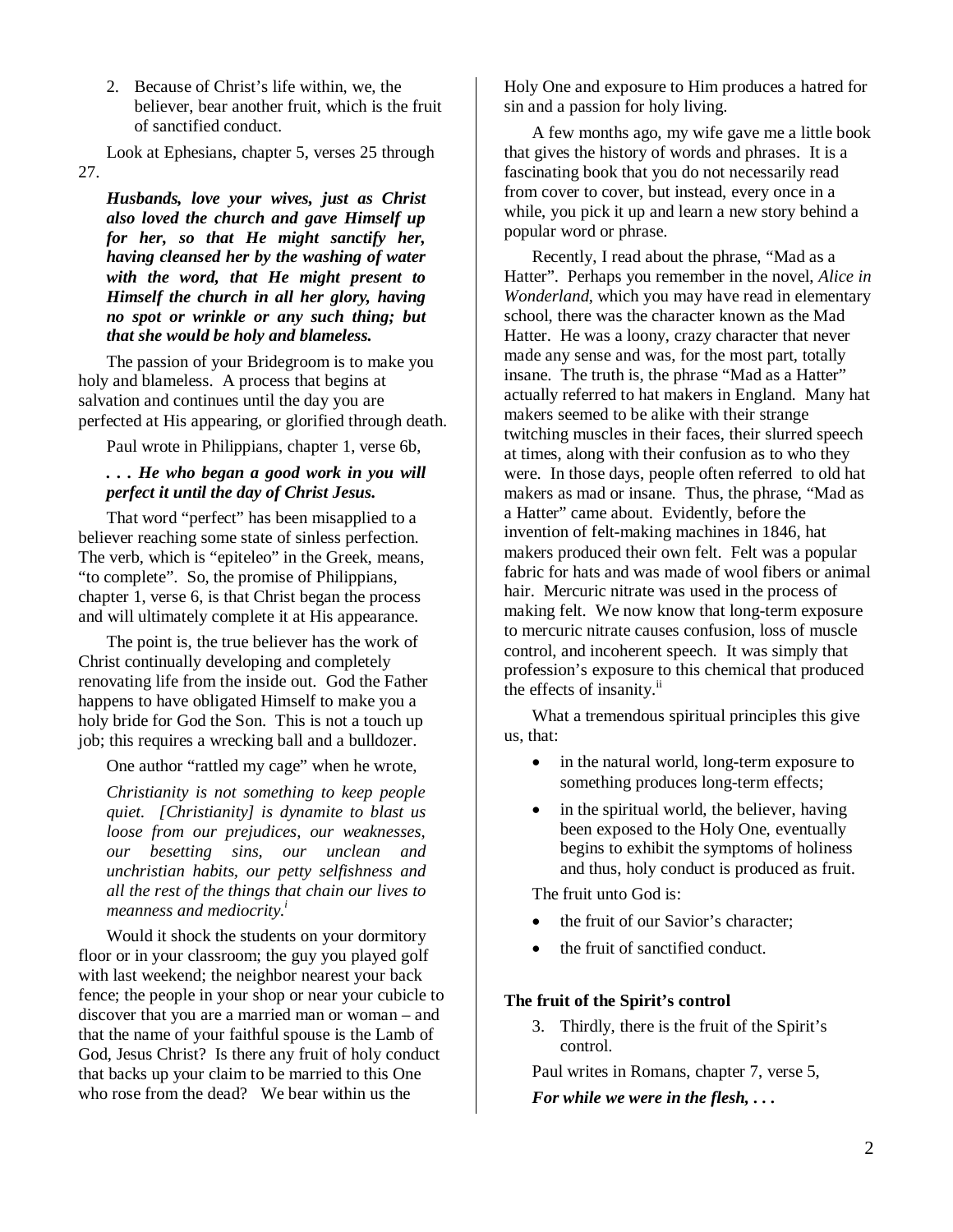(this word, "sarx," which is translated, "in the flesh," is used in a number of different ways by the apostle Paul, but in the context of this verse, it clearly refers to someone who has not yet been born again),

## *. . . the sinful passions, which were aroused by the Law, were at work in the members of our body to bear fruit for death.*

Paul contrasts the fruit unto God in verse 4, with the fruit unto death in verse 5. He also contrasts the work of the Law with the work of the Spirit. Notice verse 6.

### *But now we have been released from the Law, having died to that by which we were bound, so that we serve in newness of the Spirit and not in oldness of the letter.*

"Grammatos," or literally, "the writing," was a popular reference to the Law.

So, there is the Law, which produces fruit unto death. That is true simply because no one can keep the Law. And the Law renders the same sentence to everyone – death!

The Spirit, however, produces fruit unto life.

There is probably not a better text to contrast these two categories of fruit than Paul's letter to the Galatian believers. Turn to Galatians, chapter 5. Look at verses 18 through 21.

*But if you are led by the Spirit, you are not under the Law. Now the deeds of the flesh are evident, which are: immorality, impurity, sensuality, idolatry, sorcery, enmities, strife, jealousy, outbursts of anger, disputes, dissensions, factions, envying, drunkenness, carousing, and things like these, of which I forewarn you, just as I have forewarned you, that those who practice such things will not inherit the kingdom of God.* 

By the way, why warn them? Because it is possible to be in the community of believers, reading Paul's letter, and not belong to the community of faith. It is possible to say or think you belong to the Spirit, but if you operate and live and enjoy the works of the flesh, you are self-deceived and still in your sin.

Paul is warning that these are the fruits of the flesh and they lead to everlasting death. Now look at verses 22 and 23.

*But the fruit of the Spirit is love, joy, peace, patience, kindness, goodness, faithfulness, gentleness, self-control; against such things there is no law.* 

In other words, there are no laws to prohibit this kind of living.

By the way, this list is not called the fruits of the Spirit, but the fruit of the Spirit. In other words, God is not producing the fruit of love in some believers and patience in other believers and self-control in a another group of believers. You know, it is obvious that God wants to develop the fruit of:

- patience in the two-year-old Sunday school volunteers (that is why He motivated them to work in there);
- self-control in the parking lot crew;
- gentleness in the Middle school workers.

We also have the mistaken notion that we will get patience nailed down and then, we will move on to goodness and, once we have mastered that fruit, we will work on joy and then, love. No, this is one fruit with many expressions. Rather than one apple on a stem, this is more like grapes in one cluster.

If the Spirit of God is at work in a believer's life, evidence will exist in any one of these areas. Obviously, in different believer's lives certain qualities of conduct and character will be more evident. There are also times when God's Spirit seems to focus on one expression or another.

The truth remains, however, that long-term exposure to the Spirit of God produces these kinds of symptoms.

### **The fruit of the Spirit**

Let us look at a few of them.

#### **Love**

1. In verse 22 of Galatians, chapter 5, there is the evidence of love.

Since God is love, it is impossible to be a partaker of His divine nature without exhibiting that fruit as well.

This is the opposite of the flesh. Mankind is selfish, driven by ego, with his own desires and his own advancements paramount to his thinking. Love is the opposite of self.

This fruit of the Spirit, which is the evidence of a dynamic supernatural power within, is "agape" or "love".

Donald Grey Barnhouse paraphrases and expands I Corinthians, chapter 13, which is the great love chapter. He writes,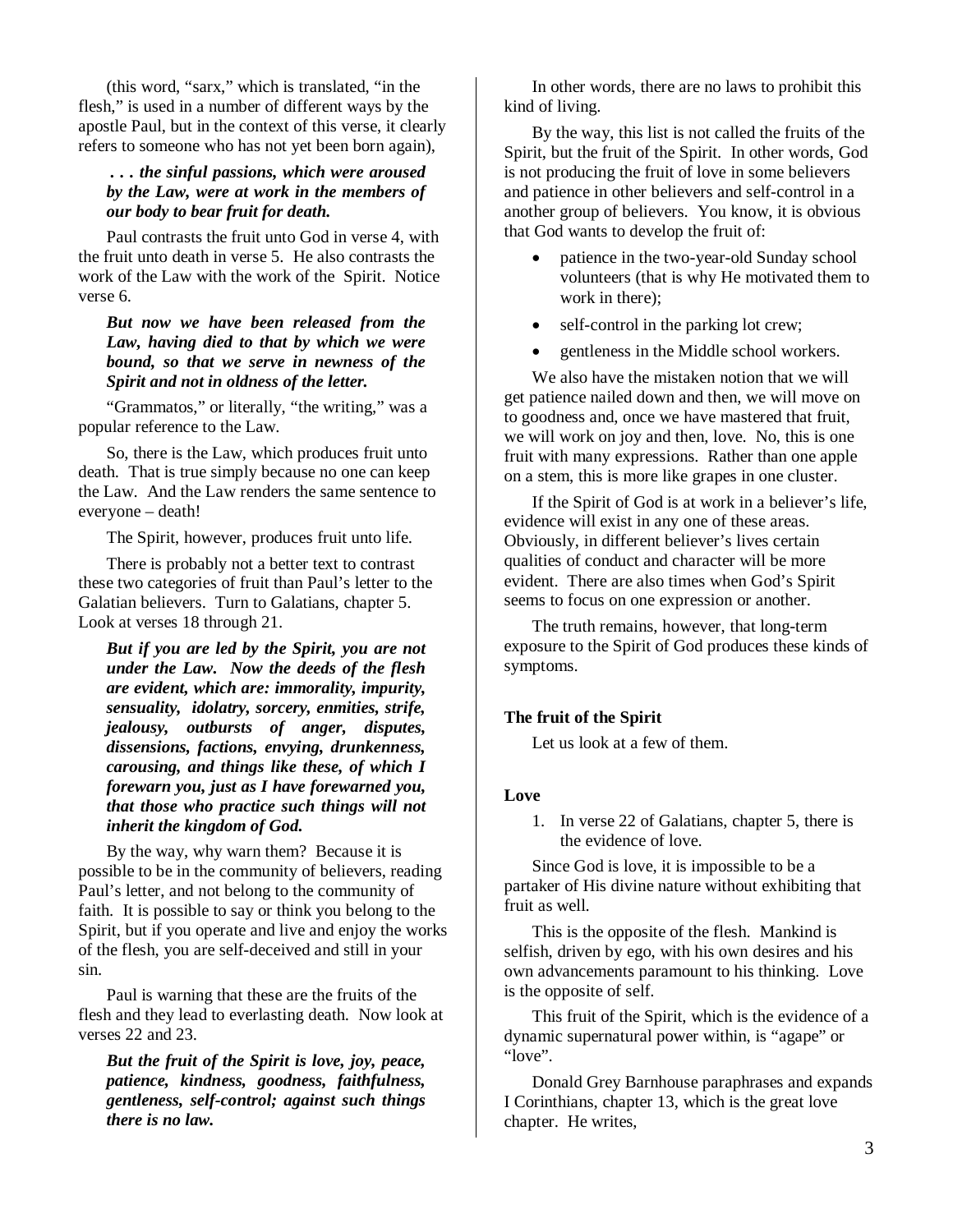*Love is unselfish. Love is interested in other people, but not in gossip. Love thinks of the life and problems of others and tries to say the word and perform the act that will make life a little happier for them. Love is not envious when someone else gets a promotion, wins a prize, makes a good bargain. Love is glad when oil is discovered on another man's property. Love does not go around talking about its own achievements. Love leaves statistics to God. Love is genuinely interested in the other person's job and wants to know how he is getting along . . . love does not lose its temper, is not hasty, does not snap at others. Love puts the best possible interpretation on words and events. Love will never think the worst of others. Love is never glad when others get into trouble, is never happy about sin. Love is always glad about truth. Love will stand anything . . . Love always wants the best. Love will endure any offense.iii*

#### **Joy**

2. Paul goes on to record the fruit of the Spirit is joy, or "xara" in the Greek.

This word has absolutely nothing to do with circumstances. That is why Paul could write in II Corinthians, chapter 6, verse 10a,

#### *[I am] sorrowful, yet always rejoicing . . .*

"Xara" is a joy that is grounded in the awareness of a relationship with God.<sup>iv</sup>

This is the fruit of the Spirit of God. You cannot generate this alone. This is His work in your heart and life.

#### **Peace**

3. The next fruit follows naturally and that is, the fruit of peace.

I have read that the worst ocean storms can rip across the Atlantic Ocean causing incredible waves. But the most violent storms never go more than fifty feet deep.<sup>v</sup>

I have seen plants with large leaves floating on the surface of the ocean, near the rocky shore where the surf pounds and keeps them continually in motion. They are under the pressure of surf and wind, heat and waves, yet survive in great health. How? Because deep below, anchored to the rocky soil beneath, were its roots, clinging fast to the rock.

Peace has nothing to do with things being settled on the surface. Peace has everything to do with things being settle in your soul, by the internal, fruitbearing Spirit of God to whom you submit your life.

The hymn writer penned this truth with these words,

*Hidden in the hollow of His blessed hand, Never foe can follow, never traitor stand; Not a surge of worry, not a shade of care, Not a blast of hurry touch the spirit there, Stayed upon Jehovah, hearts are fully blest, Finding as he promised, perfect peace and rest.vi*

#### **The Spirit's fruit through abiding in Jesus Christ**

Before we leave this text would you notice that this cluster is called "the Spirit's fruit," not ours. In fact, a close examination of Romans, chapter 7, verse 4, reveals that we do not produce the fruit – we simply bear it!

Andrew Murray wrote,

*The branch is nothing more than a rack from which the fruit of the vine hangs. It is the sap from the vine, coursing through the branch that produces fruit. Likewise, it is the life of Christ, flowing in us that produces anything worthwhile.* 

The truth is, we cannot produce fruit – we simply bear fruit unto God, as Paul wrote in Romans, chapter 7. That is why it is called the fruit of the Spirit and not the fruit of Stephen, or Susan, or Bill, or Tom. There is no cause for self-congratulation.

It would, in fact, be well to correct our theological vocabulary. We might say, "That sister or brother sure is a peaceful or a joyful Christian." The truth, however, is that they are not peaceful or joyful in and of themselves; they are simply responding to the Spirit of God whose joy and peace is evident in their lives and they are bearing it out in their conduct and character.

In John, chapter 15, our Lord delivers the secret to a fruit bearing life. He said, in verse 5,

### *I am the vine, you are the branches; he who abides in Me and I in him, he bears much fruit, for apart from Me you can do . . .*

(some things, one thing?),

*. . . nothing.*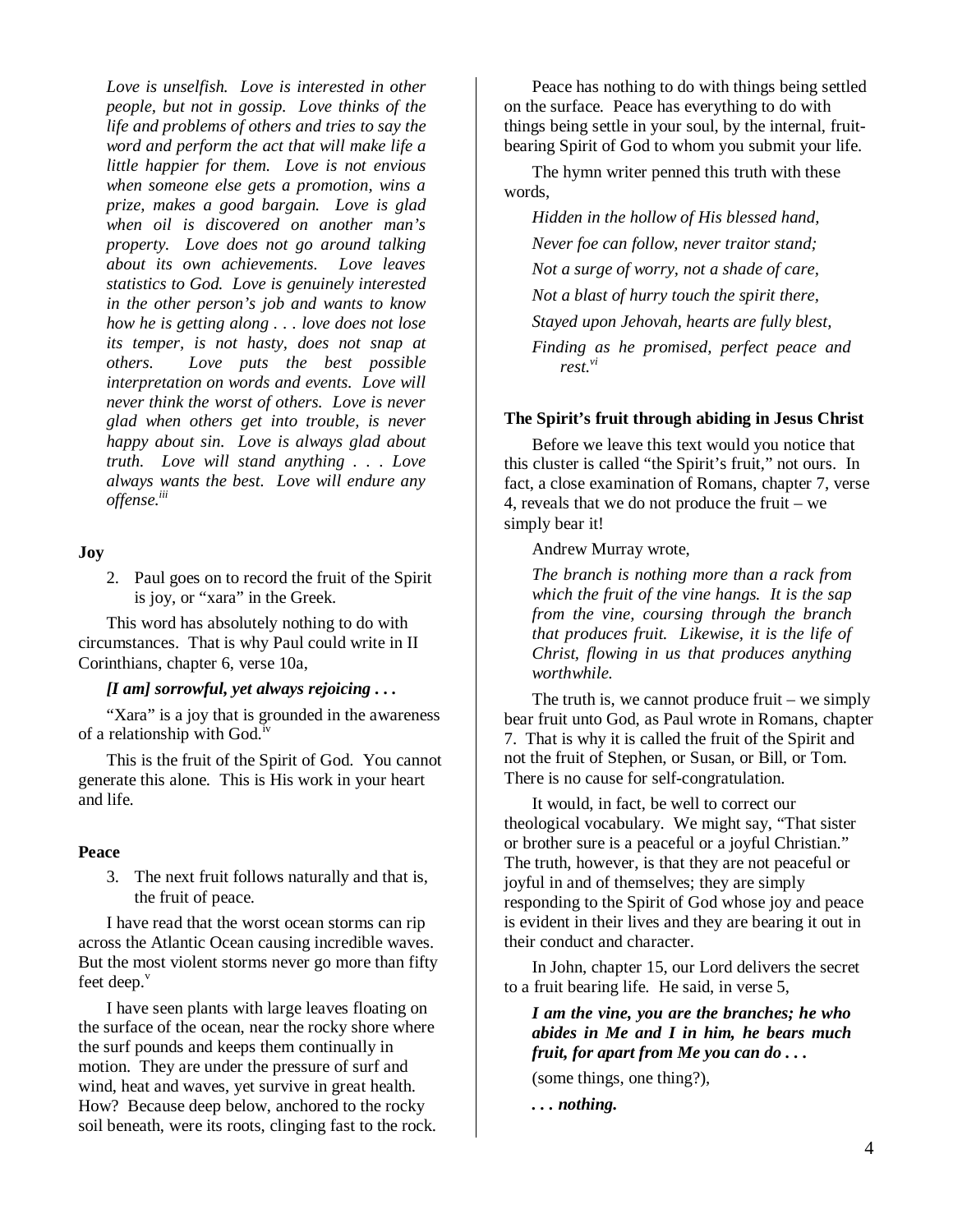The secret of fruit bearing is not a secret  $-$  it is a relationship. Throughout John, chapter 15, this relationship is evident. Jesus said:

- abide in Me  $(15:4a)$ ;
- abide in the vine (15:4b);
- you abide in Me  $(15:4c)$ ;
- he who abides in Me  $(15:5b)$ ;
- abide in Me  $(15:6a)$ ;
- you abide in Me (15:7a);
- My words abide in you (15:7b);
- abide in My love (15:9b).

The word "abide," from "meno," means, "to remain". It simply refers to intimacy and fellowship. It is saying to God, "I want to be where you are."

When you desire God; when you talk to God in prayer; when you meditate on His word in your private study; when you relate the events of life to Him; when you praise Him for His delights and His discipline, you are abiding in Him.

None of you, who are fathers, ever sat down with your son and said, "Okay, I want you to watch carefully how I walk and then, you try it."

No, he just shuffles along just like you do.

None of you, who are mothers, ever sat down with your daughter and said, "Okay, watch how I brush my hair and listen to how I laugh and repeat after me, 'ya'll'. That's it. Not "you all," but 'ya'll'."

Without any formal lessons, they picked these things up from you. How? They learned it by simply *abiding* with you.

In the same way, when you abide in Him, He gives you the evidence that you have been hanging around Him. You pick up His character, His perspective, His accent on life.

*Bearing fruit is not so much a list of rules to follow as it is a relationship to enjoy and develop.* 

It was Dr. Alexander Graham Bell who advised the parents of a little girl named Helen, to send for a teacher from the Perkins Institution for the Blind, in Boston, Massachusetts. Anne Sullivan, a nineteen year old orphan, was chosen for the task of instructing six year old blind, deaf, and mute Helen Keller. After weeks of arduous work, Anne was able to connect the letters she pressed into Helen's hand, with actual objects. Two years later, Helen was reading and writing Braille fluently. At the age of ten, Helen learned different sounds by placing her fingers on her teacher's throat and feeling the vibrations. Later, Helen went to college, where Anne spelled every single lecture into Helen's hand. Their nearly fifty years of companionship ended when Anne died in 1936. Helen wrote these endearing words about her lifelong friend who had become her eyes, her mouth, and her ears,

*My teacher is so near to me that I scarcely think of myself apart from her. I feel that her being is inseparable from my own, and that the footsteps of my life are in hers. All the best of me belongs to her – there is not a talent or an inspiration or a joy in me that has not been awakened by her loving touch.vii*

In many ways, what Anne Sullivan was to Helen Keller, Jesus Christ, our Bridegroom, is to every believer. He is to be our eyes, our mouth, and our ears. He is our inseparable friend.

Let me rewrite this to speak of our divine, ever faithful Friend,

- *He is so near to us that we scarcely think of ourselves apart from Him.*
- *We feel that His being is inseparable from our own, and that the footsteps of our lives are in His.*
- *All the best of us belongs to Him there is not a talent or an inspiration or a joy in us that has not been awakened by His loving touch.*

This manuscript is from a sermon preached on 8/24/2003 by Stephen Davey.

© Copyright 2003 Stephen Davey

All rights reserved.

v Barnhouse, p. 209.

 $\overline{a}$ 

<sup>&</sup>lt;sup>i</sup> Roy L. Laurin, Romans: Where Life Begins (Kregel Publications, 1988), p. 227.

<sup>&</sup>lt;sup>ii</sup> Webb Garrison, What's In A Word? (Nashville, Rutledge Hill Press, 2000), p. 132.

iii Donald G. Barnhouse, Romans Vol. 3 (Grand Rapids, Eerdmanns, 1959), p. 207.

<sup>&</sup>lt;sup>iv</sup> Fritz Rienecker and Cleon Rogers, *Linguistic Key to the Greek New Testament* (Zondervan, 1976), p. 517.